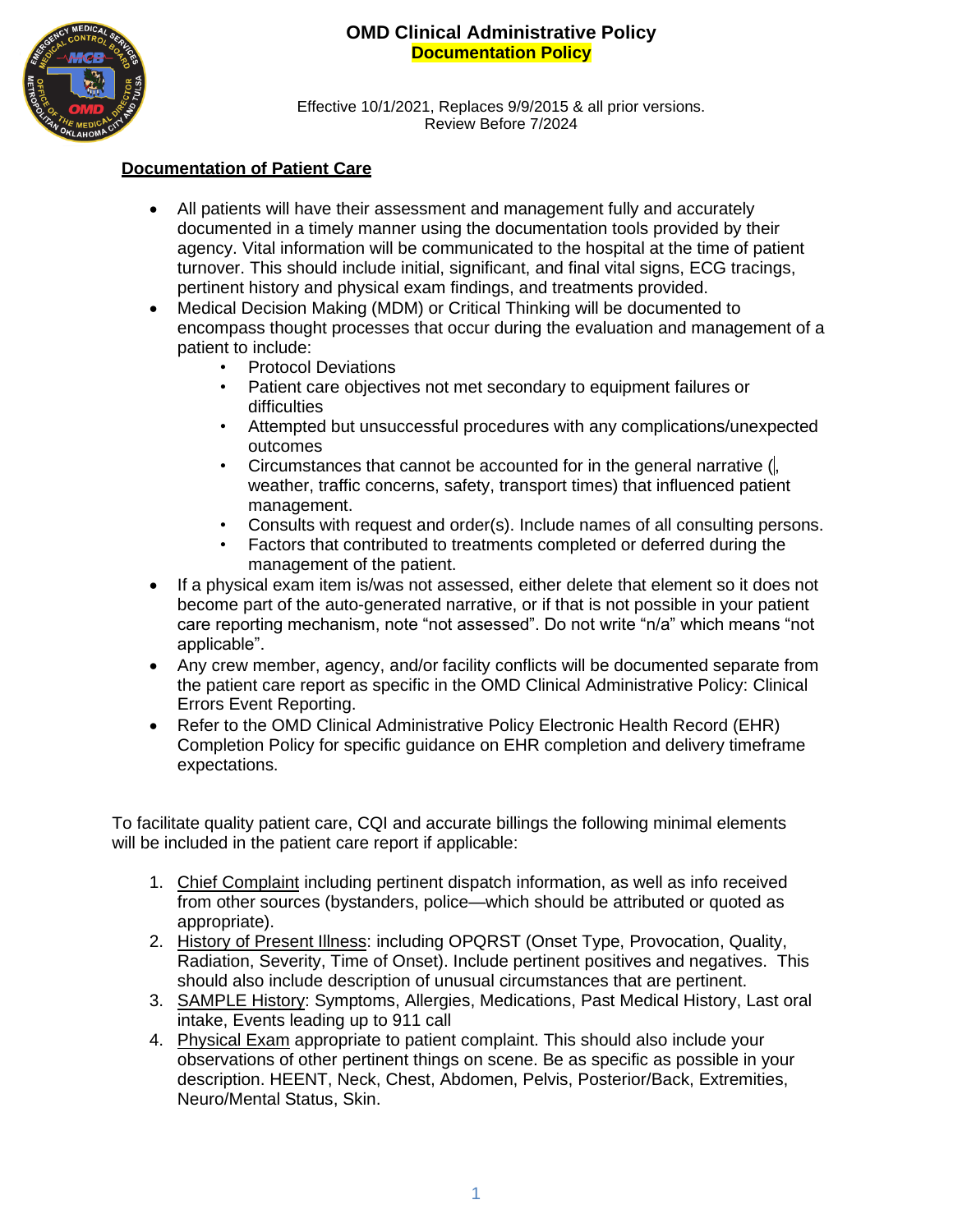

Effective 10/1/2021, Replaces 9/9/2015 & all prior versions. Review Before 7/2024

- 5. Vital Signs: In almost every patient should include level of consciousness (LOC), blood pressure (BP), pulse (P), respirations (R), perfusion, oxygen saturation (SpO2) - prior to oxygen supplementation if possible.
	- a. For Fire Department agencies, there should be at least one set of vital signs if they arrive sufficiently prior to transport EMS.
	- b. For EMSA, there should be at least 2 full sets of vital signs for every patient, or an explanation why that was not possible.
	- c. Stable patients should have vital signs monitored at least every 15 minutes and with significant status changes / interventions. Critical patients should have vital signs monitored at least every 5 minutes and with significant status changes / interventions. Vital signs should be recorded within 5 minutes before patient care turnover at hospital. If an invasive airway is placed, capnography waveform is expected to be recorded with each patient movement, including prior to patient movement from ambulance at hospital and once patient is physically on the hospital/helicopter stretcher at time of turnover.
	- d. A significant status change may be a change in mentation, increase in pain, development of new symptom (e.g., chest pain) or sign (e.g., seizure).
	- e. Downloaded vital signs, including BP, P, end-tidal carbon dioxide (EtCO2), and SpO2, from monitors should be checked and corrected if they are wrong, or conflicts explained in your narrative. For example, in a cardiac arrest, if the pulse reads "110" due to CPR, it must be corrected to "0" because the patient was pulseless.
- 6. Additional assessment findings as appropriate may include:
	- a. 12-lead ECG if indicated (syncope, suspected cardiac chest pain, dysrhythmia or suspected ischemic equivalent)
	- b. Glucometry (altered mental status, symptoms of hypoglycemia or hyperglycemia)
	- c. Capnography, Los Angeles Prehospital Stroke Scale, Pain scale (1-10) if indicated
- 7. Provider assessment: what you thought was wrong with the patient and what protocol(s) you followed. Include triage level (red, yellow, green, black) here in the setting of multiple patient incidents (three patients or greater) or mass casualty incidents. .
- 8. Interventions performed. Document medications, procedures, alerts (STEMI, Stroke, or Trauma), and most importantly, why these were indicated.
- 9. Reassessment following interventions--(e.g., decreased dyspnea, increased O2 sat, decreased pain scale, improved blood glucose)
- 10. Turnover: note that verbal (or written) report was given, to whom patient was turned over to and when.
- 11. Review the written record to assure it paints an accurate and objective picture of the events of the call, and that there are no conflicts between the downloaded information from the monitor and the narrative.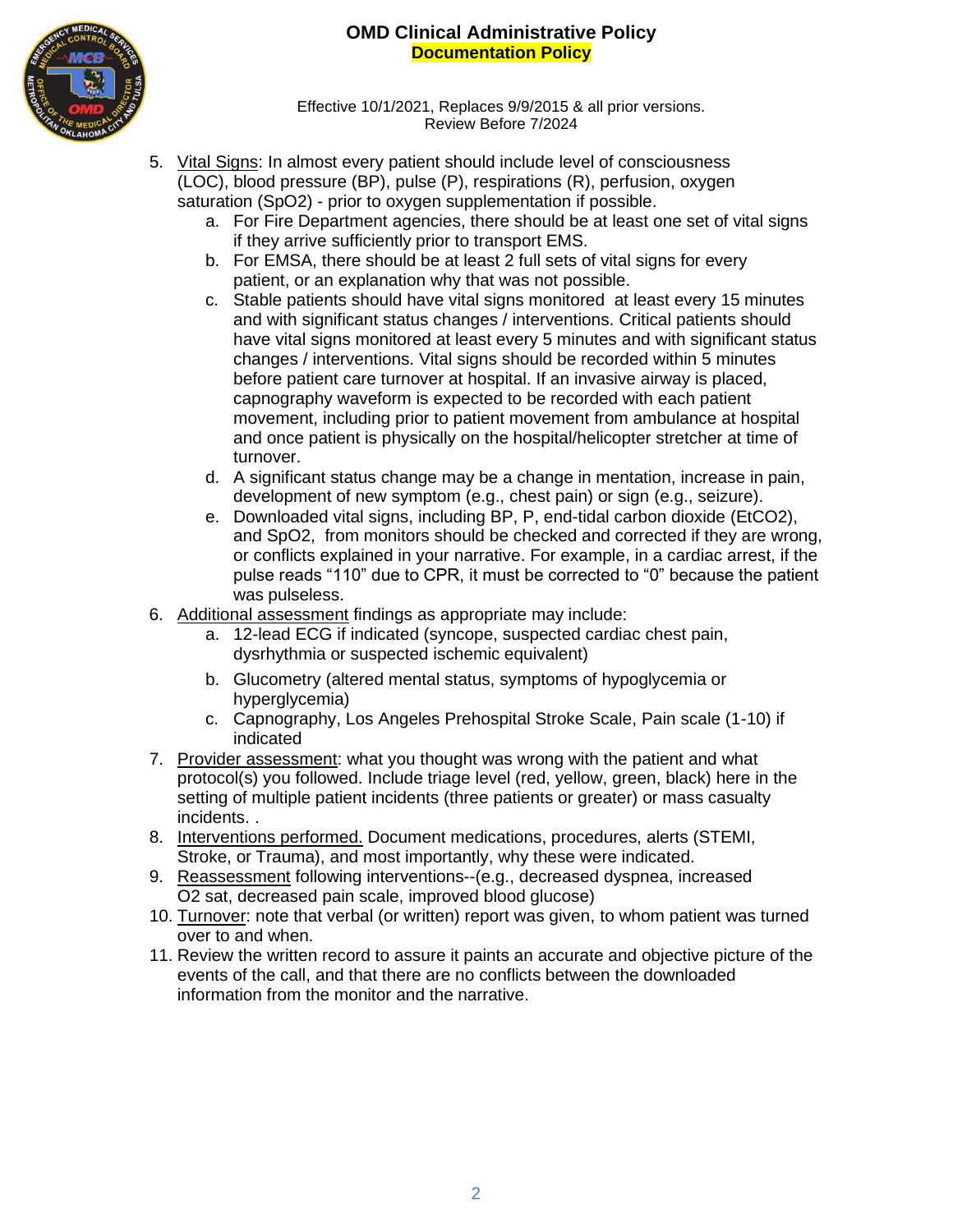

Effective 10/1/2021, Replaces 9/9/2015 & all prior versions. Review Before 7/2024

## **Airway Management**

- 1. Any invasive airway placement is expected to have the following elements documented:
	- a. Indication for invasive airway placement
	- b. Airway placement procedure:
		- i. Supraglottic placement
			- 1. Any difficulties with placement
			- 2. Waveform capnography to confirm
				- a. Initial EtCO2 and EtCO2 on hospital/helicopter stretcher
			- 3. Breath sounds present, gastric sounds absent
			- ii. Endotracheal intubation
				- 1. Medications (e.g., etomidate) if used
				- 2. Blade used/Tube size used
				- 3. Visualization of glottis if orotracheal
				- 4. Time of intubation
				- 5. Waveform capnography to confirm
				- 6. Breath sounds present, gastric sounds absent
				- 7. Depth at teeth or lips
				- 8. Tube secured (e.g., tube holder)
			- iii. If applicable, note that CPR was not interrupted
			- iv. Any complications encountered (e.g., vomitus, foreign body airway obstruction)

#### **Respiratory Distress**

- 1. History:
	- a. Time course of onset
	- b. Potential aspiration
		- i. If foreign body obstruction: ability to speak, move air, inspiratory stridor, cause
	- c. Respiratory past medical history:
		- i. COPD, asthma, frequency of use of home meds, tobacco use or exposure, triggers of respiratory distress, home oxygen (what baseline amount), home continuous positive airway pressure (CPAP) use, prior intubation(s)
		- ii. CHF, medication(s), medication or dietary noncompliance
		- iii. Prior response to therapy
	- d. Assessment of severity:
		- i. Severe: significant retractions, tripoding, # of words able to speak between breaths, "shark fin" capnography waveforms
		- ii. Lung exam: wheezes, rales, rhonchi
		- iii. JVD, peripheral edema difference from baseline
	- e. Presence, duration, and character of any chest pain or known anginal equivalent
- 2. Reassessments including respiratory rate, oxygen saturation and EtCO2 trending
- 3. If inhalation injury: Type of gas, duration of exposure, area of exposure (enclosed room), associated burns / singing (oral, nasal, facial area)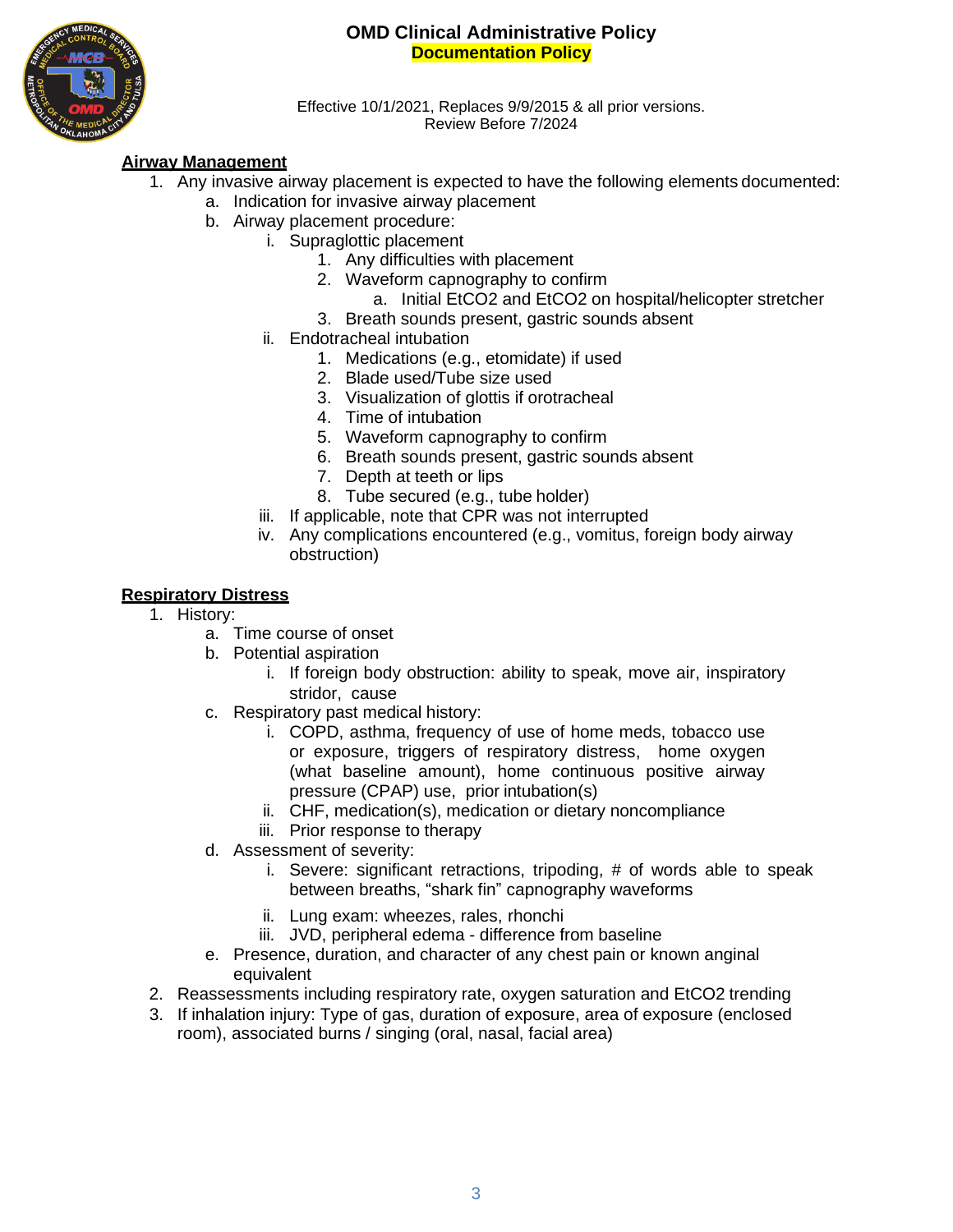

Effective 10/1/2021, Replaces 9/9/2015 & all prior versions. Review Before 7/2024

# **Cardiac Arrest**

- 1. Events prior to collapse
- 2. Description / location of patient on arrival
- 3. Last time seen alive, estimated down time
- 4. Presence of DNR documentation (note whether valid or not, date executed, and physician name/witness names/power of attorney names if legible)
- 5. Bystander CPR prior to EMS system arrival or not
- 6. Medical history including any recent hospitalization or illness. Name of primary care physician if known.
- 7. All care events during the resuscitation (starting chest compressions, electrical, airway/capnography, vascular access, meds)
- 8. Any cardiac rhythm changes during resuscitation
- 9. If field termination of resuscitation, document medical control information including name and facility

## **Post Resuscitation**

- 1. Time of ROSC and initial ROSC rhythm
- 2. Oxygenation/ventilation care use of ventilator, ventilator settings
- 3. Perfusion care IV fluids, cardiac meds, vasopressor
- 4. Post-resuscitation vital signs and 12-lead ECG acquisition, interpretation, transmission
- 5. Mental status, including spontaneous respiratory effort and movement(s)
- 6. Use of therapeutic hypothermia and how much fluid administered

## **Acute Coronary Syndrome**

- 1. OPQRST and SAMPLE
	- a. Cardiac risks: hypertension, diabetes, hyperlipidemia, smoking, obesity, family history of "early" coronary disease (< age 50 family with MI)
	- b. Prior cardiac history, symptoms same or different, recent cardiac evaluation (stress test, cath) and results if known
	- c. Name of cardiologist if applicable
	- d. Nitro: If prescribed last time taken, If given by EMS, impact on pain
	- e. Exertional level vs. pain at rest
	- f. Radiation or pain and to where
	- g. Associated symptoms: dyspnea, diaphoresis, nausea
- 2. Aspirin given since 911 called, contraindication if any. Note "Prior to arrival" if appropriate.
- 3. Treatments:
	- a. 12-lead ECG acquisition and interpretation time (within 10 minutes of patient contact) and transmission
	- b. Medications aspirin, nitroglycerin, fentanyl
	- c. If STEMI, ED alert time?
- 4. Reassessments: Pain scale, repeat vital signs, any cardiac rhythm changes

## **Cardiac dysrhythmias:**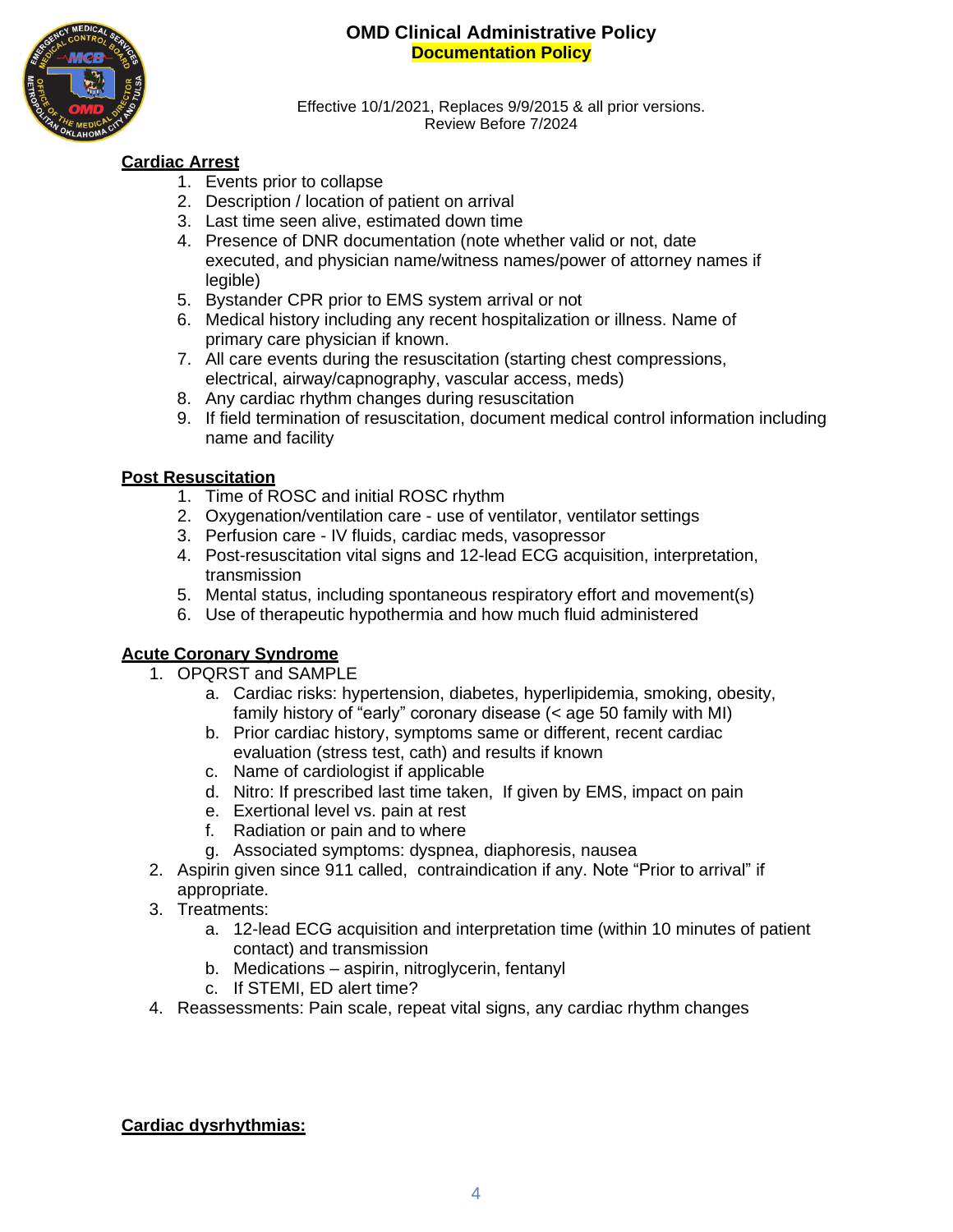

Effective 10/1/2021, Replaces 9/9/2015 & all prior versions. Review Before 7/2024

- 1. Criteria for patient unstable / symptomatic (or not) and needing intervention
	- a. what signs of inadequate perfusion due to bradycardia hypotension/shock, altered mental status,
	- b. why bradycardia felt to be primarily cardiac in origin
- 2. Medication list beta blockers, calcium channel blockers, anti-dysrhythmics
- 3. 12-lead ECG acquisition, interpretation, and transmission
- 4. If electrical therapy required, document any sedation if administered

## **Acute Stroke**

- 1. Time of last accurately known baseline neurological status (last "normal" for patient)
- 2. Los Angeles Prehospital Stroke Scale assessment
- 3. Blood glucose
- 4. Contact information for witness/family if not transported with patient
- 5. ED Stroke Alert activation time
- 6. Any change in neuro status during scene/transport care
- 7. Family cell phone number(s) obtained for treatment authorization purposes

### **Altered Mental Status**

- 1. Baseline mental status for patient (per whom)
- 2. ETOH or other substance use history
- 3. Traumatic injuries
- 4. Blood glucose level. If low/high, history of diabetes. If diabetic:
	- a. Use of insulin and/or oral meds, last dose of meds, changes to meds
	- b. Etiology of hypoglycemia: missed meal, increased exercise, vomiting / nausea / recent illness
	- c. Post-treatment reassessment of mental status and verification of baseline
- 5. Other potential causes, EtCO2 in patient with COPD hx

#### **Seizure**

- 1. Any injuries (mouth, head, tongue) due to seizure, or evidence of head trauma that may have caused seizure in patient with no history of seizure
- 2. Duration and number of seizures, whether patient fully regained consciousness between seizures (criteria for status epilepticus)
- 3. Time to return to baseline LOC
- 4. Prior history of seizures—type, medications / drug use, last time patient had breakthrough seizure
- 5. Potential etiology(s) of seizure: medication noncompliance, changes to medications, alcohol withdrawal, sleep deprivation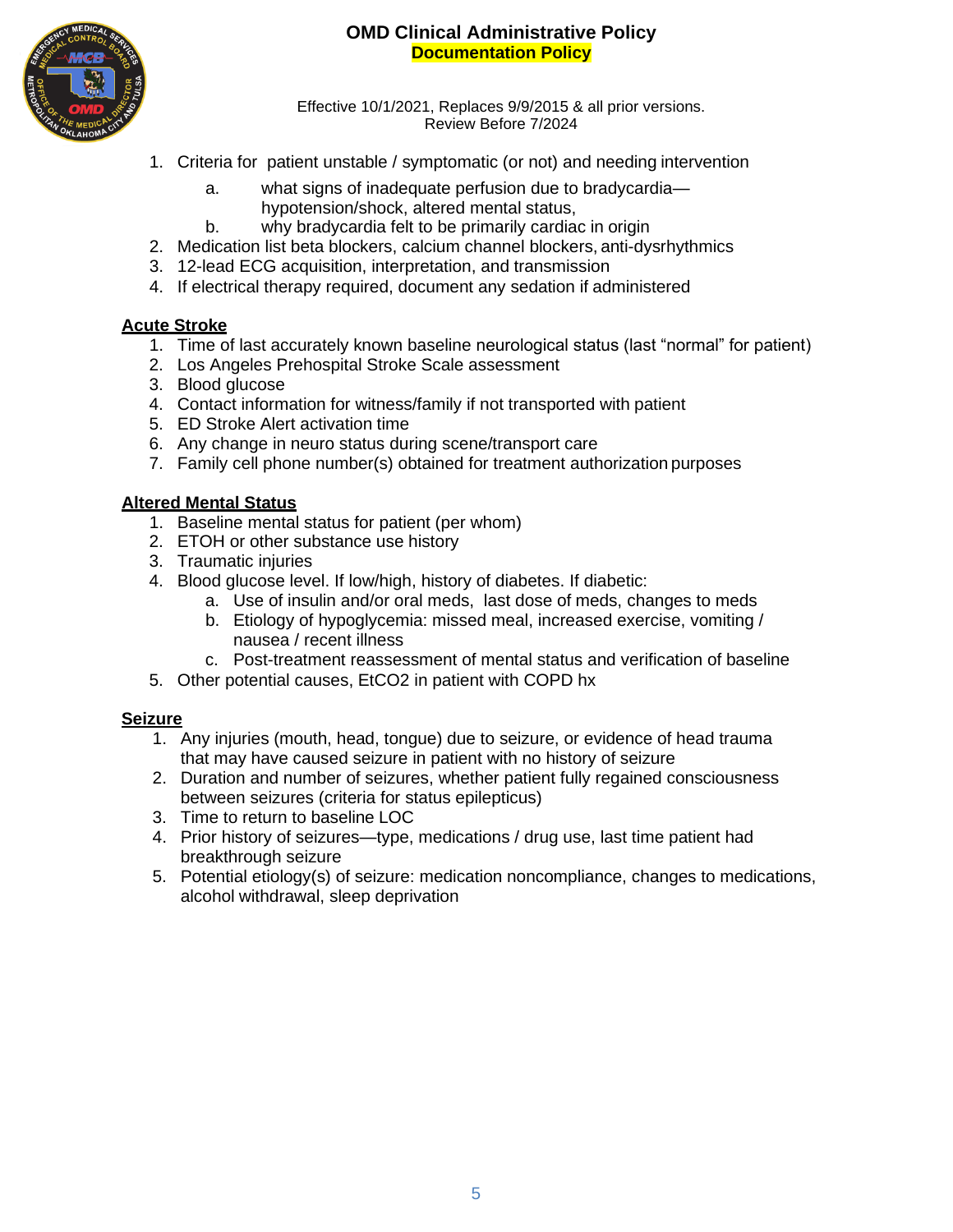

Effective 10/1/2021, Replaces 9/9/2015 & all prior versions. Review Before 7/2024

## **Syncope / Dizziness**

- 1. Symptoms leading up to event:
	- a. Activity preceding syncope or onset
	- b. Recent illness (e.g., vomiting/diarrhea, GI bleeding)
- 2. Associated symptoms:
	- a. Chest pain, dyspnea, nausea
	- b. Neurologic: headache, focal weakness, slurred speech, visual or sensory changes
	- c. Vertigo (room spinning) vs. dizzy (feeling lightheaded)
- 3. Medications: any new meds
- 4. Last meal
- 5. Blood glucose level
- 6. 12-lead ECG
- 7. In females of childbearing age: pregnancy, last menstrual period

### **Behavioral Emergencies**

- 1. Documentation is to follow the specifications in Section 7: Psychiatric/Behavioral Disorders of the MCB Treatment Protocols.
- 2. Any patient statements regarding intent for harm to self or others (preferably in quotes)

### **Toxic Ingestion / Exposure/ Burns**

- 1. Name of substance (note MSDS # if applicable to hazmat)
- 2. Ingestion:
	- a. Amount taken, route, and approximate time ingested
	- b. Vomiting since ingestion note if pills visible
	- c. Intentional vs. accidental ingestion, prior attempts if intentional
	- d. Oral or nasal mucosa burns
- 3. Exposure (toxic gas / smoke / liquid / solid):
	- a. Enclosed space
	- b. Estimated length of exposure time
	- c. Associated signs / symptoms (i.e., singed hairs, burns)
- 4. Systemic symptoms/toxidrome
- 5. Documentation of contact with poison control (time) and their recommendations.
- 6. Any patient statements regarding intent for harm to self or others (preferably in quotes)

## **Allergy / Anaphylaxis**

- 1. Cause of reaction, time from exposure to onset
- 2. Prior similar reactions
- 3. Presence / absence of specific signs of allergic reaction or anaphylaxis
	- a. Dyspnea, stridor, altered voice
	- b. Facial / airway (tongue, lips) edema
	- c. Urticaria and/or pruritis
	- d. GI symptoms of nausea, vomiting, and/or diarrhea
	- e. Hemodynamic changes hypotension, tachycardia
- 4. Treatment provided and treatment response(s)